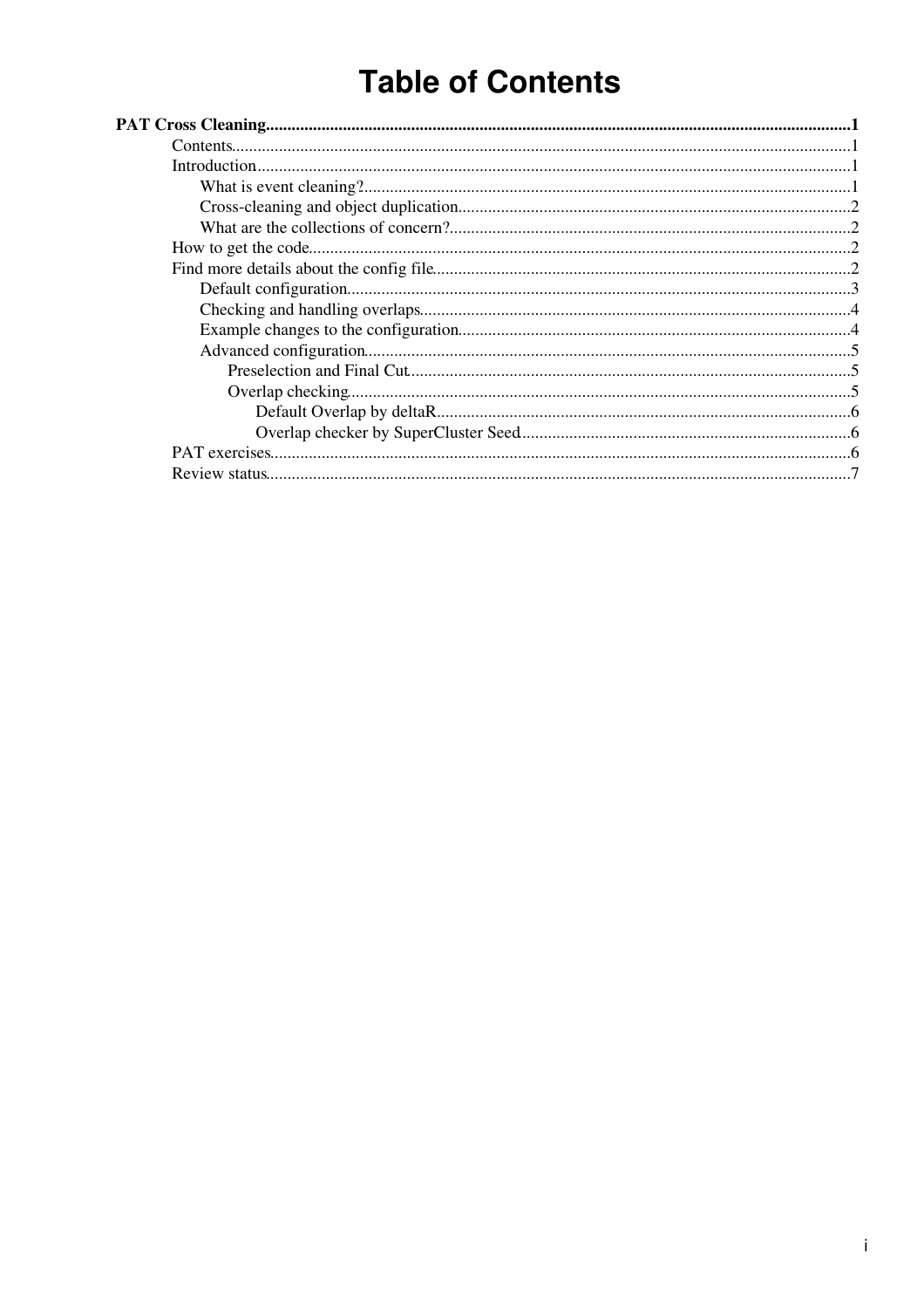# <span id="page-1-0"></span>**PAT Cross Cleaning**

## <span id="page-1-1"></span>**Contents**

- Introduction
- How to get the code
- Find more details about the config file
- Exercises
- Review status

# <span id="page-1-2"></span>**Introduction**

This page gives an overview of the subject of event cleaning (cleaning). It will answer the following questions:

- What is cleaning? Why is it important?
- How does PAT deal with the issue of object cleaning?
- How do I retrieve the result of PAT cleaning?
- How do I configure PAT for cleaning?

Furthermore, one can find a short tutorial and exercises at the end of this introduction to PAT cleaning.

**REMARK:** The PAT v1 version of the cleaning is at [SWGuidePATv1Cleaning](https://twiki.cern.ch/twiki/bin/view/CMSPublic/SWGuidePATv1Cleaning)

### <span id="page-1-3"></span>**What is event cleaning?**

The high-level analysis objects (muons, electrons, etc.) are provided by dedicated reconstruction groups, the *Physics Object Groups* (POG). Each object basically belongs to a separate POG. As a consequence, it may happen that some low-level detector information (*e.g.*, energy deposit in the calorimeters) is used to reconstruct several candidates. As an example, clustered energy in the electromagnetic calorimeter (ECAL) may lead to the reconstruction of a photon. If a track points to the cluster, an isolated electron might also be formed. Finally, the energy deposit might also appear as a jet candidate in the event.

It is important to note that the resolution of these ambiguities is **analysis-dependent**:

- In the above example an analysis interested in QCD multi-jet events will only look at the jets and not care about disambiguation. There will be little interest in the rare cases in multi-jet events where a jet might just consist of an isolated electron.
- For an analysis of the jet multiplicity in top anti-top events in the semi-leptonic decay channel, with an electron in the final state, it is vital not to count the isolated electron as an additional jet. And so the corresponding jet needs to be removed from the collection of jets.
- Finally, analyses that rely on missing energy measured from all objects in the events (most notably [SUSY](https://twiki.cern.ch/twiki/bin/view/CMSPublic/SUSY) searches) always have to ensure that there is no remaining ambiguity across any collection.

The ambiguities are, therefore, not a flaw in the reconstruction, but additional flexibility provided to the "user".

It is worth noting that ultimately cleaning leads to the idea of particle flow, which aims at an unambiguous identification and interpretation of each single particle in the event.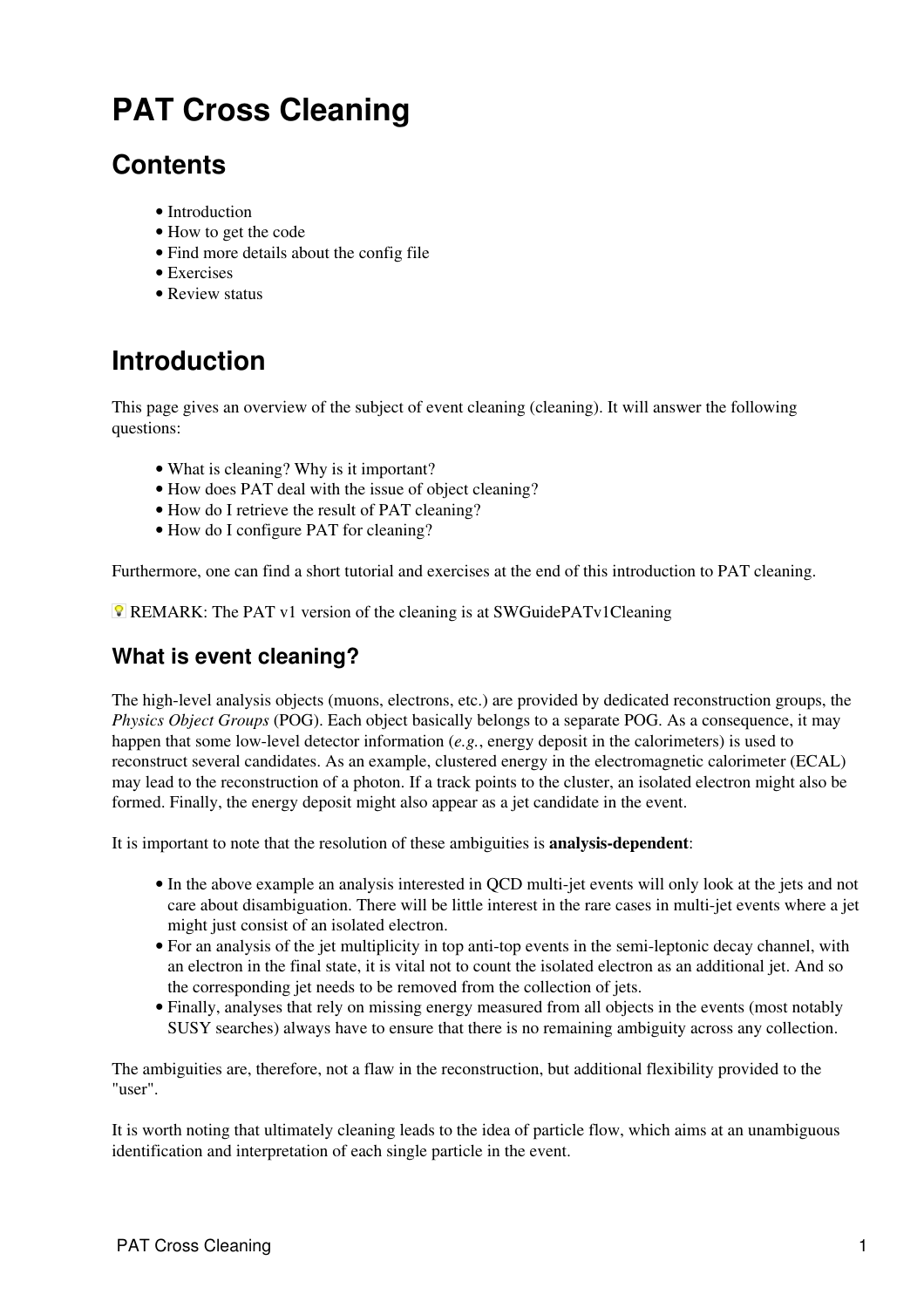### <span id="page-2-0"></span>**Cross-cleaning and object duplication**

What was just described is sometimes referred to as *cross-cleaning*, since it checks for ambiguities *across* different collections of candidates (photons, electrons and jets in the above example). There is another type of ambiguity when objects of the same collection actually overlap: this is sometimes referred to as *duplication*. It happens when information from several sub-detectors is combined to form a single candidate, as is the case for electrons and muons:

| object | component                                       | component | reco algorithm |
|--------|-------------------------------------------------|-----------|----------------|
| muon   | <b>TRACKING</b> system MUON system SWGuideMuons |           |                |
|        | electron TRACKING system ECAL                   |           | SWGuideEgamma  |

- E.g. more then one track in the tracking system might point to a super cluster in the ECAL thus leading to more then one electron candidate.
- Or the reconstructed track segments in the muon system might appear as a so called *Standalone Muon* or as part of a refitted *Global Muon* due to the reconstruction algorithms used in the muon POG.

These ambiguities are generally taken care of by the corresponding POGs, and a sensible default behaviour is provided. Nevertheless a specific analysis might need to refine certain identification flags, indicated as *SelectionType* in the reco::Muon<sup>2</sup> structure.

### <span id="page-2-1"></span>**What are the collections of concern?**

| collection of interest | to be cleaned from | relevance                                 |
|------------------------|--------------------|-------------------------------------------|
| jets                   | photons            | analyses with jets and isolated (prompt)  |
|                        |                    | photons                                   |
| jets                   | electrons          | analyses with jets and isolated electrons |
| jets                   | muons              | analyses with jets and muons              |
| jets                   | taus               | analyses with jets and taus               |
| photon                 | electron           | analyses of (prompt) photons              |

Typical object collections of concern for event cleaning are given in the table below:

The example that will be discussed below is the cleaning of jets from isolated electrons, which is most common ambiguity in analyses relying on isolated leptons.

# <span id="page-2-2"></span>**How to get the code**

The cleaning of objects happens at the end of the [PAT workflow](https://twiki.cern.ch/twiki/bin/view/CMSPublic/WorkBookPATWorkflow#FigPatObjects), after the creation of PAT candidates and their pre-selection. The corresponding python files can be found in

• CMS. Physics Tools/PatAlgos/python/cleaningLayer1<sup></sup>

## <span id="page-2-3"></span>**Find more details about the config file**

Generally speaking, the cleaning consists in a series of stages (CMSSW modules), each of which produces one collection of clean items starting from an inclusive *input collection* and other *test collections* that have been already been cleaned in a previous stage.  $\triangle$  The ordering of modules matters!

Each cleaning module performs the following steps: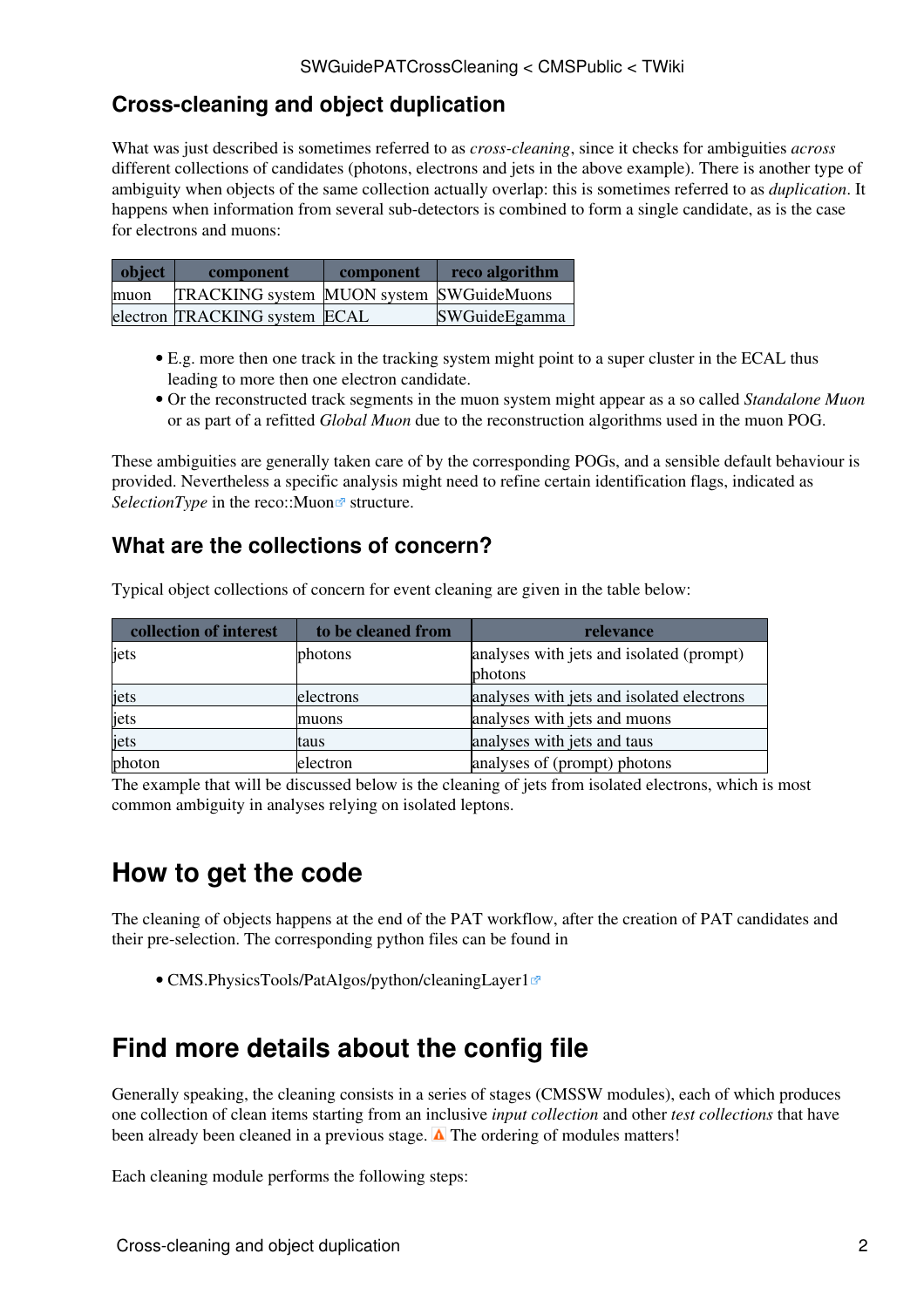#### SWGuidePATCrossCleaning < CMSPublic < TWiki

1. Discard from its input collection any items already present in one or more collections of clean objects of the same type (e.g. to make two exclusive lists of jets, one that doesn't include the ones overlapping with electrons and one that includes only those).

 $\triangle$  Note: this has not yet been implemented.

- 2. Apply a generic preselection cut to the input objects.
- 3. Check for overlaps with one or more input collections. Depending on how each overlap checking test is configured, items that have overlaps can be kept or discarded. The algorithm saves in the clean objects pointers to the items with which they overlap, so that they can be retrieved in the later steps of the analysis (as long as they're still in the root file, otherwise one can only know the number of overlapping items for each test).
- 4. One generic selection cut is finally applied to the objects before saving them in the event.

As an example, let us have a look at the PAT electron cleaner electron Cleaner  $cfi.py \mathscr{D}$ :

```
cleanPatElectrons = cms.EDProducer("PATElectronCleaner",
   ## pat electron input source
    src = cms.InputTag("selectedPatElectrons"), 
   # preselection (any string-based cut for pat::Electron)
    preselection = cms.string(''),
    # overlap checking configurables
    checkOverlaps = cms.PSet(
        muons = cms.PSet(
           src = cms.InputTag("cleanPatMuons"),
           algorithm = cms.string("byDeltaR"),
           preselection = cms.string(""), # don't preselect the muons
          deltaR = cms.double(0.3),
           checkRecoComponents = cms.bool(False), # don't check if they share some AOD object ref
          pairCut = cms.string(""),
           requireNoOverlaps = cms.bool(False), # overlaps don't cause the electron to be discared
        )
    ),
   # finalCut (any string-based cut for pat::Electron)
    finalCut = cms.string(''),
)
```
In this example, electrons are checked against clean muons as follows:

- all electrons that passed previous PAT steps are checked (*selectedPatElectrons*);
- they are checked against all muons that passed the cleaning step;
- there is no additional pre-selection cut on electrons or muons;
- there is no check on their reco. components (could be, e.g., super-clusters in the case of electron/photon cleaning)
- there is overlap if the  $\Delta R$  distance between the electron and the muon is below 0.3;
- electrons overlapping will have a reference to the muon (they are not discarded);
- all electrons are saved in the event (no final cut).

### <span id="page-3-0"></span>**Default configuration**

The default configuration of the cleaning is as follows:

- **Muons:** all muons are considered clean; no preselection or final selection cut is applied, and no 1. overlaps are checked for.
- 2. Electrons: clean muons that overlap by  $\Delta R$  (<0.3) and saved in the pat electrons but electrons are not discarded. No preselection or final selection cut is applied.
- **Photons:** photons are checked for overlap against the clean electrons by supercluster seed, **and** 3. **photons that overlap are discarded**. No preselection or final selection cut is applied.
- **Taus:** by default **only taus that pass the discriminator by isolation are accepted**; overlaps by ∆R 4.  $(\leq 0.3)$  with electrons and muons are saved as references in the photons, but no cuts are applied.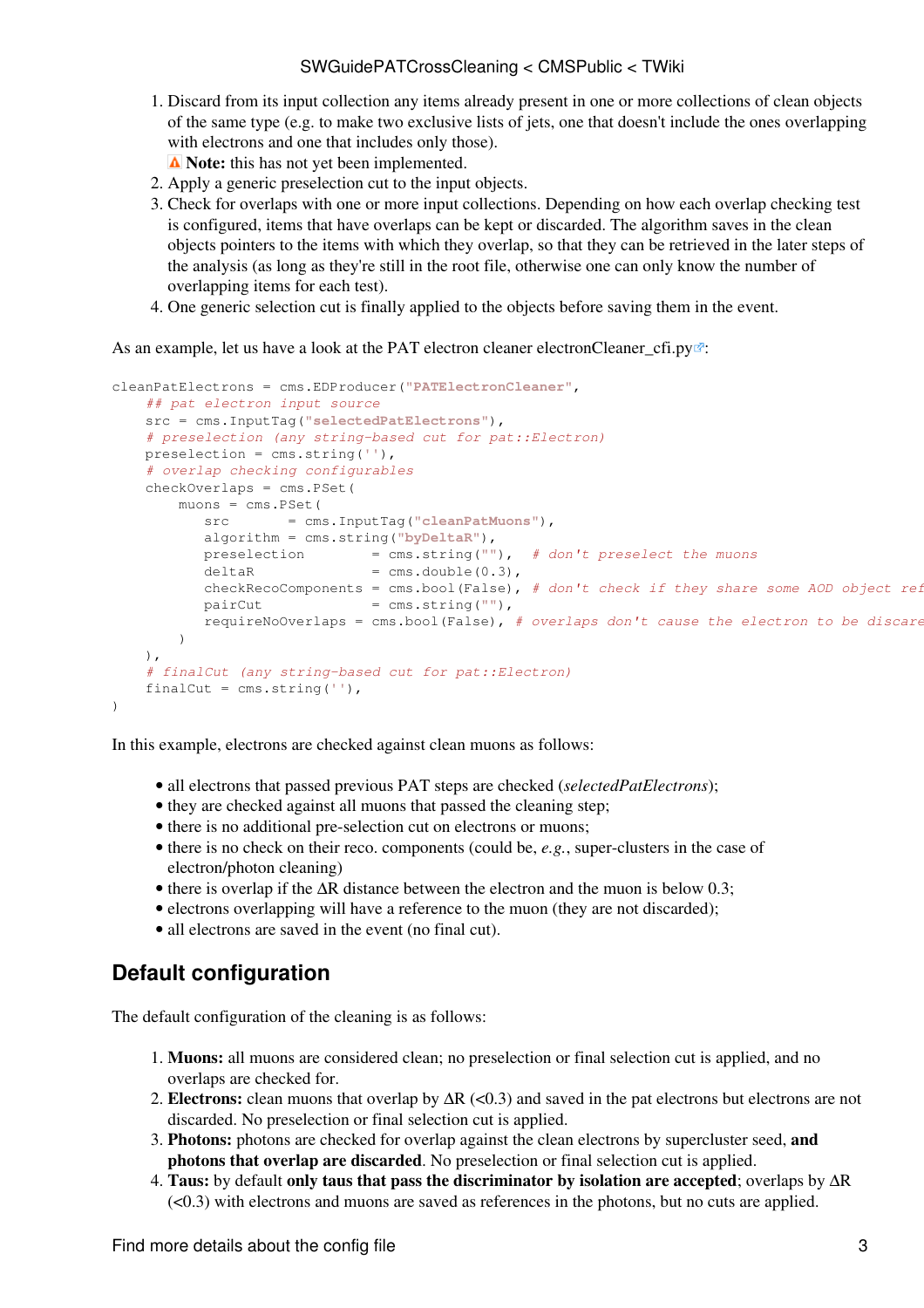#### SWGuidePATCrossCleaning < CMSPublic < TWiki

5. Jets: overlaps with all the above collections are saved (&DeltaR<0.5). In addition, another overlap test is performed against tracker isolated electrons ( $\Delta R < 0.3$ ; electron trackIso $< 3$ , p<sub>t</sub>>10 [GeV](https://twiki.cern.ch/twiki/bin/edit/CMSPublic/GeV?topicparent=CMSPublic.SWGuidePATCrossCleaning;nowysiwyg=1)) and saved with label "tkIsoElectrons" (this is identical to the old flag in PAT v1). No preselection or final selection is applied. All jets are kept.

Note: there is no MET cleaning, it doesn't make any sense, there is one and only one MET in the event.

**N.B.** The cleaning configuration is not necessarily optimal or even sensible.

### <span id="page-4-0"></span>**Checking and handling overlaps**

The result of the cleaning step can be checked directly from the output objects, unless the overlapping objects were discarded (*i.e.*, require NoOvelaps was set to True, which is not the default behaviour, except for photons). The following  $pat::\circ\phi\neq\phi$ : methods are available:

• hasOverlaps (coll) checks if there was any overlap with the collection named coll. The name corresponds to the name used in the configuration of the cleaner, in the checkOverlaps PSet (in the example above, it would be muons).

*Example:* myObject.hasOverlap("electrons")

- **overlapLabels()** returns the full list of overlap checks (*i.e.*, names to be used in the other methods) that found at least one overlap (useful for inspection or debugging).
- overlaps (coll) returns a list of items with which overlap was found in collection coll, again corresponding to the name used in the configuration of the cleaner. The return value is a CandidatePtrVector, a vector of [EDM](https://twiki.cern.ch/twiki/bin/view/CMSPublic/EDM) pointers to Candidate objects. The following methods are then available:
	- ♦ size() to get the number of overlapping objects;
	- $\bullet$  other basic Particle<sup> $\alpha$ </sup> methods, like kinematics (pt(), eta(), etc.).  $\Delta$  This works only if the corresponding collection is still in the root file.
	- Use dynamic\_cast to convert the pointers to a specific PAT Object type to access variables ♦ which are not in the base Candidate class
	- $\triangle$  Check if two edm::Ptrs point to the same object, by comparing them with '=='

Here is a full example use of the cleaning result's retrieval:

```
const reco::CandidatePtrVector & elecs = myJet.overlaps("electrons");
std::cout << "This jet overlaps with " << elecs.size() << " electrons." << std::endl;
for (size_t i = 0; i < elecs.size(); ++i) {
     std::cout << " electron " << i << " pt = " << elecs[i]->pt() << std::endl;
     // try to convert in a pat::Electron
     const pat::Electron *elec = dynamic_cast<const pat::Electron *>(&*elecs[i]);
     if (elec) {
           std::cout << " electron " << i << " electron id " << ele->electronID("eidRobustTight") << std::endl;
      }
}
```
### <span id="page-4-1"></span>**Example changes to the configuration**

Some simple example of configuration changes can be done in the PAT cleaning:

• The muon preselection cut can be changed, *e.g.*, to apply some standard [muon ID](https://twiki.cern.ch/twiki/bin/view/CMSPublic/WorkBookMuonAnalysis#MuonId),  $p_t$  or isolation cut:

process.cleanPatMuons.preselection = "isGood('GlobalMuonPromptTight')"

As a result, only muons passing this pre-selection will be stored in the cleanPatMuons collection that is used in the later cleaning stages.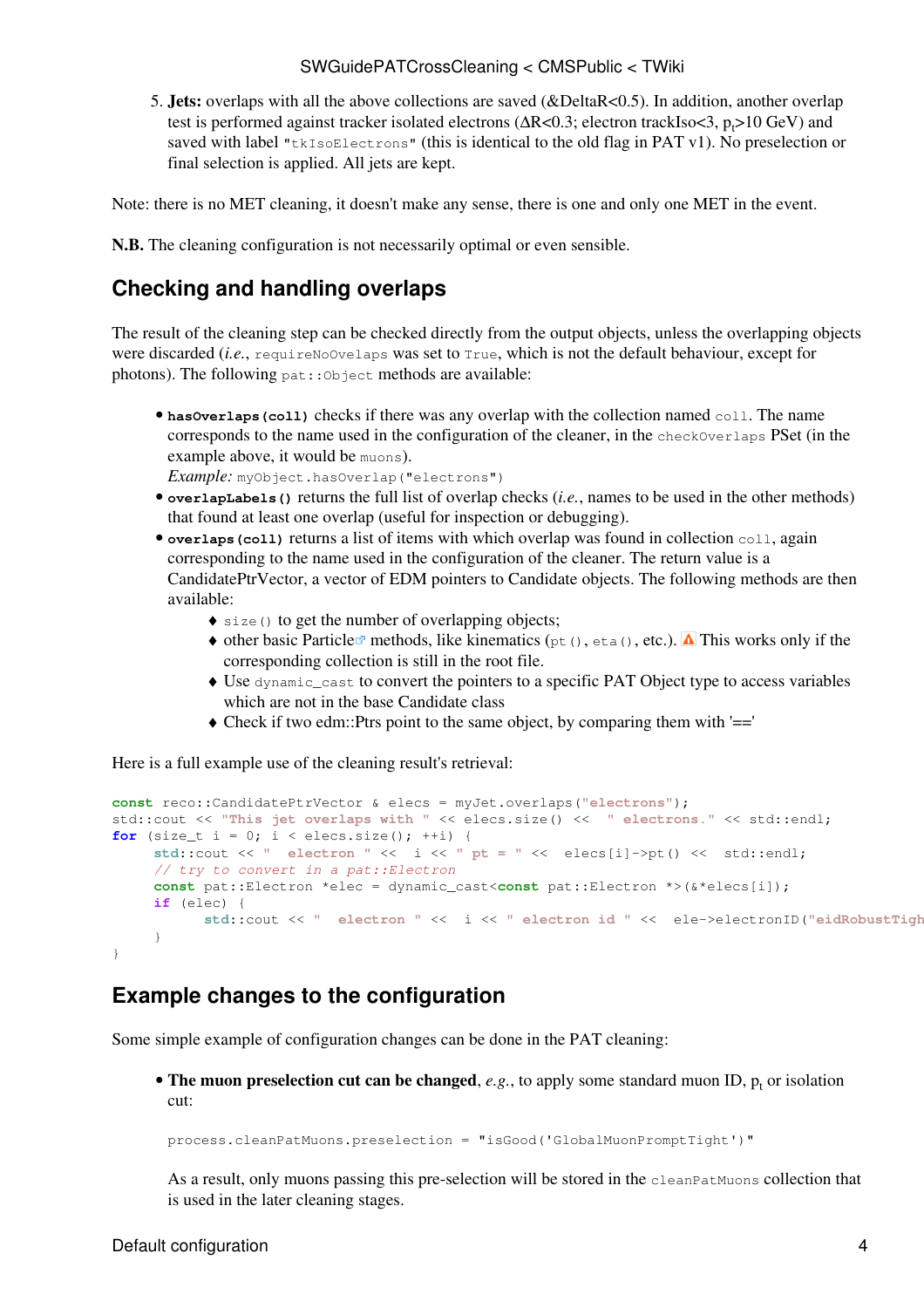#### SWGuidePATCrossCleaning < CMSPublic < TWiki

• The electron preselection cut can be changed,  $e.g.,$  to apply some standard [electron ID](https://twiki.cern.ch/twiki/bin/view/CMSPublic/SWGuideElectronID),  $p_t$  or isolation cut.

process.cleanPatElectrons.preselection = "(electronID('eidRobustLoose') > 0) && (trackIso You can choose to **accept also photons that share a supercluster seed with an electrons**: •

```
process.cleanPatPhotons.checkOverlaps.electrons.requireNoOvelaps = False
```
Such photons will have a reference to the electron they overlap with.

You can choose to **swap the order in which electrons and photons are cleaned**: •

```
# take away electrons and put them after the photons
process.cleanPatObjects.remove(process.cleanPatElectrons)
process.cleanPatObjects.replace(process.cleanPatPhotons, process.cleanPatPhotons * process
# don't remove electrons from photons
process.cleanPatPhotons.checkOverlaps = cms.PSet()
# remove photons from electrons
process.cleanPatElectrons.checkOverlaps = cms.PSet(
      photons = cms.PSet(
            src = cms.InputTag("cleanPatPhotons"),
            algorithm = cms.string("bySuperClusterSeed"),
            requireNoOvelaps = cms.bool(True), # discard electrons that overlap!
     \lambda.
)
```
You can add to the sequence to **run a copy of a cleaner module with different parameters**: •

```
# make a copy of e.g. the electron cleaner
process.myCleanPatElectrons = process.cleanPatElectrons.clone()
# modify some configuration (e.g. the preselection)
process.myCleanPatElectrons.preselection = 'pt > 5'
# add it next to the electron cleaner
process.cleanPatObjects.replace(process.cleanPatElectrons, process.cleanPatElectrons + pro
# (optional) add it to the cleanPatSummary, to see how many items pass
process.cleanPatSummary.candidates.append( cms.InputTag("myCleanPatElectrons") )
```
### <span id="page-5-0"></span>**Advanced configuration**

#### <span id="page-5-1"></span>**Preselection and Final Cut**

Preselection and final selection cuts use the standard [physics tools cut parser,](https://twiki.cern.ch/twiki/bin/view/CMSPublic/SWGuidePhysicsCutParser) and can access all the variables and methods of the specific object (*e.g.*, all pat::Electron methods in the PATElectronCleaner ).

In the final selection cut, the overlaps have been already added to the item, so one can use them as well.

*Example:* you can select taus that overlap with exactly one muon and not with any electron through:

```
process.cleanPatTaus.finalCut = "!hasOverlaps("electrons") && (overlaps("muons").size() == 1)"
```
#### <span id="page-5-2"></span>**Overlap checking**

The overlap checking is used to mark or select items that have overlaps with others.

Different algorithms can be used; currently there is one generic overlap algorithm that checks overlaps by ∆R, optionally checking also for shared references to AOD objects (*e.g.*, tracks). There is also a more specific algorithm that selects objects sharing a supercluster seed; this algorithm can also serve as an example for developing similar specific algorithms.

The configuration of the overlap checking has the following structure:

Example changes to the configuration 5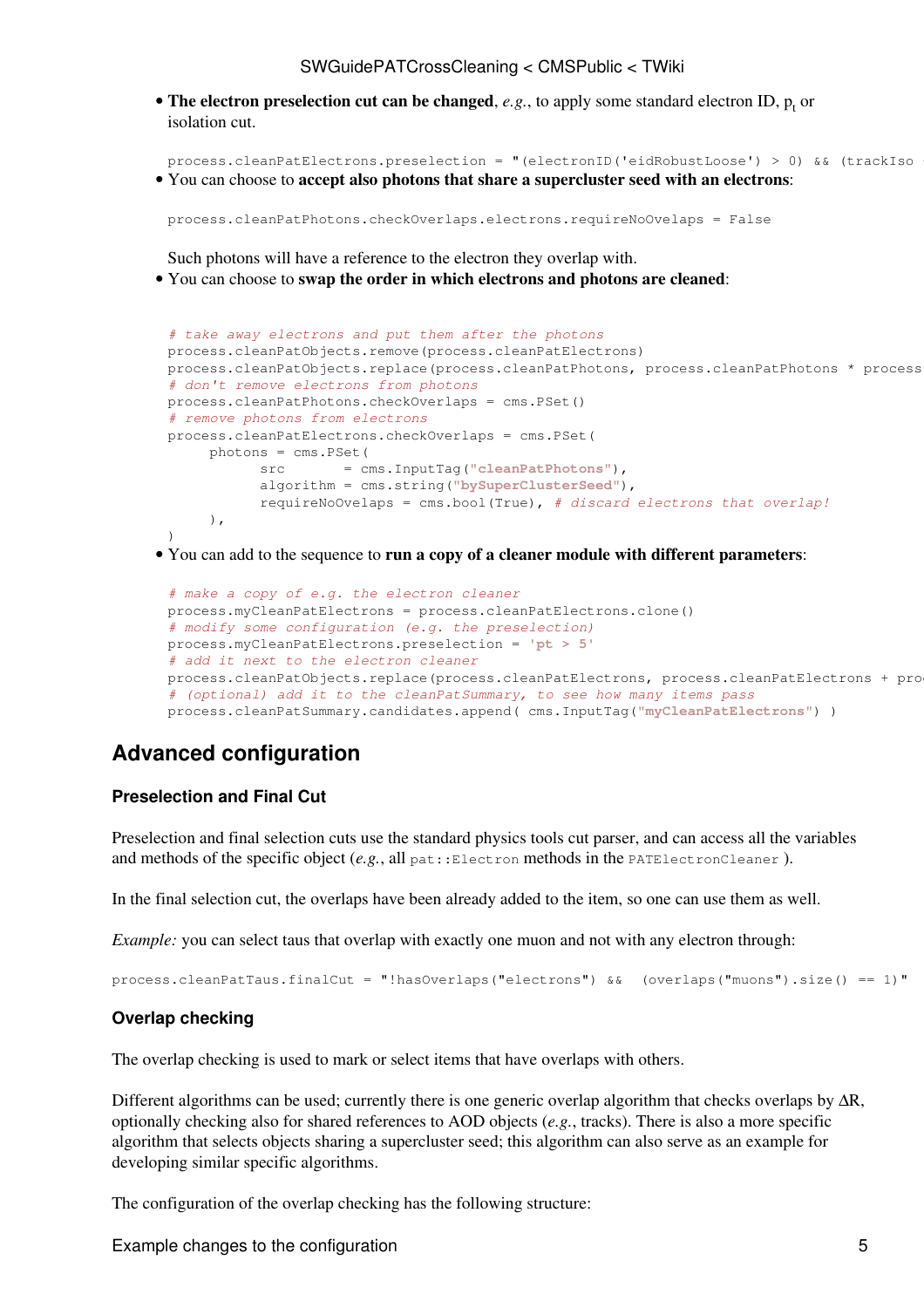```
checkOverlaps = cms.PSet(
       someCheck = cms.PSet(
               src = cms.InputTag("collection to check overlap against"),
                algorithm = cms.string("the algorithm to use to search the overlap"),
               ... parameters specific to the algorithm, e.g. a deltaR cut ...
               requireNoOvelaps = cms.bool(True if objects with overlaps must be discarded in the
         ),
        otherCheck = cms.PSet(
                ...
         ),
         ...
\lambda
```
The typo in requireNoOvelaps has not been fixed in the code yet. Please use this syntax, even if it hurts your eyes!

#### <span id="page-6-0"></span>**Default Overlap by deltaR**

The default overlap algorithm, based on  $\Delta R$  distance, is named **byDeltaR** and does the following checks:

- 1. A **preselection** on the list of items to check overlaps against (e.g.. to flag only jets that overlap with isolated electrons). This is controlled by the parameter **preselection** , which is a generic cut string and has access to all variables of PAT objects.
- 2. A **∆R** matching, with cone size equal to the **deltaR** parameter
- 3. If requested, it uses the [Candidate Overlap Checker](https://twiki.cern.ch/twiki/bin/view/CMSPublic/WorkBookParticleCandidateUtils#OverlapChecking) to check if the two items share a reference to the same RECO object  $(e.g., if a PATH Muon and a PATH Generic Particle use the same  $reco::\text{track})$ .$ This is controlled by the parameter **checkRecoComponents** .
- 4. It can apply a combined cut on the variables of the two objects of the pair, e.g.  $0.5 < \text{ele.pt/mu.pt}$ < 1.5 . You can refer to the two members of the pair by their type ( "ele", "mu", "tau", "gam" for Photon, "jet", "met", "part" for GenericParticle and "pf" for PFParticle). If the two particles are of the same type, you need to specify the number (e.g. "ele1", "mu2"); particle 1 is the from the collection you're cleaning, particle 2 is the one from the other collection.

You can also access the  $\Delta R$  (as deltare) and the total 4-momentum (as totalP4).

If the total collection you're checking the overlap against is not of PAT objects, you can generically refer to its items as "cand2" (because "cand1" is the item you are cleaning)

#### <span id="page-6-1"></span>**Overlap checker by SuperCluster Seed**

This algorithm is there both as an example and because it was present in the previous versions of PAT cleaning. It is called bySuperClusterSeed , and doesn't take any additional parameter; it just checks if the two superclusters refer to the same seed.

Notes:

- · Both objects should be of some type, inheriting from reco:: RecoCandidate, and should have a non-null SuperCluster reference (e.g. Electron, Photon or PAT GenericParticle made from RecoEcalCandidate).
- The SuperClusters must be accessible, either because their collection is in the ROOT file or because they have been embedded in the PAT objects
- The seeds, instead, don't have to actually be available, as the algorithm just checks if the two seed references point to the same seed and doesn't look at the seed contents.

### <span id="page-6-2"></span>**PAT exercises**

You can find a tutorial and exercises on the [SWGuidePATCrossObjectCollectionExercise](https://twiki.cern.ch/twiki/bin/view/CMSPublic/SWGuidePATCrossObjectCollectionExercise).